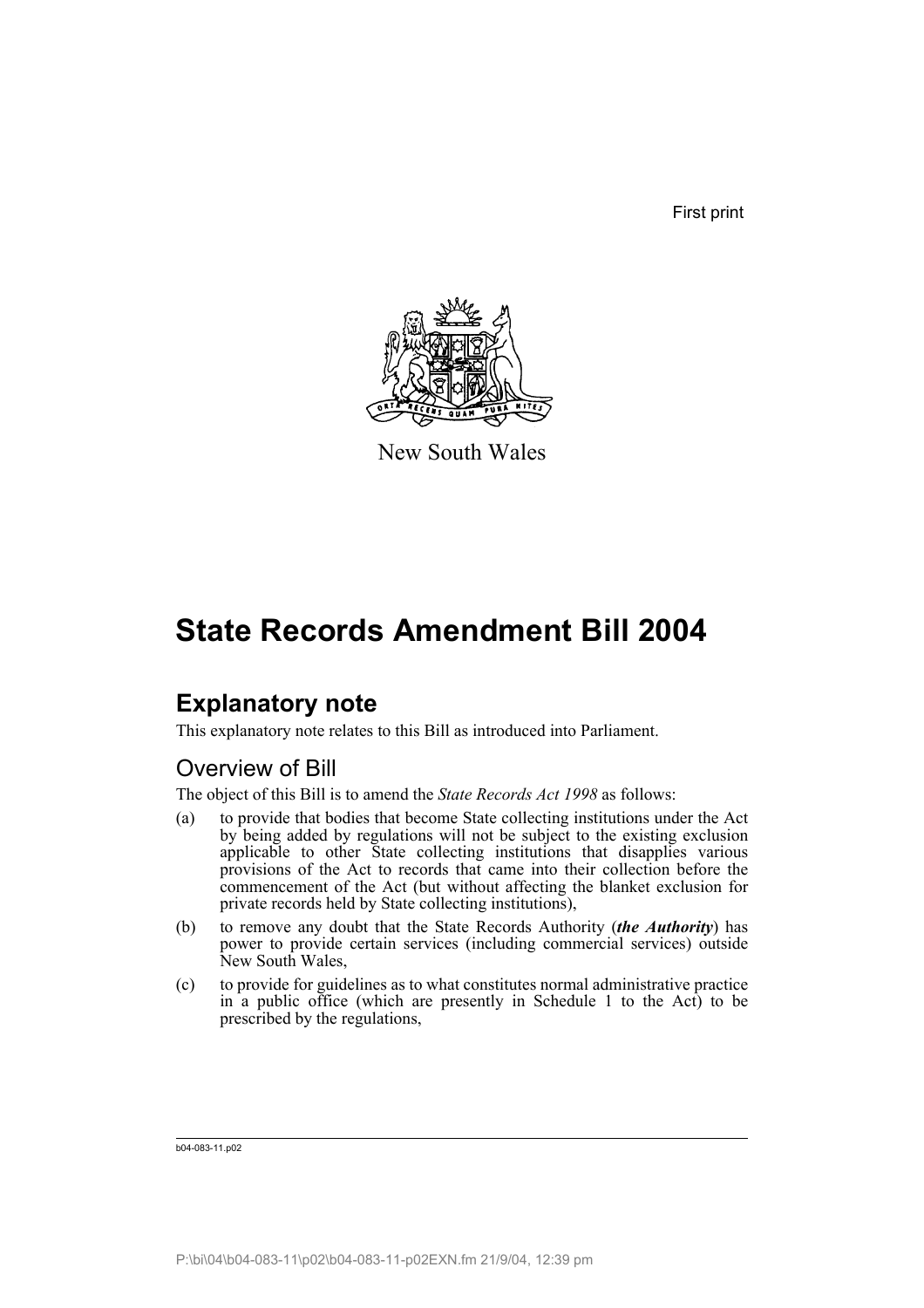Explanatory note

- (d) to explicitly state that there is a presumption in favour of public access to State records that are at least 30 years old and to require public offices to have regard to that presumption when considering whether State records are to be open or closed to public access,
- (e) to provide that State records that are at least 30 years old and not the subject of an access direction are to be made available for public access unless a closed to public access direction (*a CPA direction*) is given in relation to them within 14 days (rather than the current 1 month) after an application for an open to public access direction (*an OPA direction*) for the records is made,
- (f) to require public offices to provide reasons for giving CPA directions if such reasons are requested by the Authority or by a person whose application for an OPA direction has been refused,
- (g) to provide for Ministerial review of access directions,
- (h) to explicitly provide for public offices to authorise early public access to State records, so that the provision of access is covered by the provision of the Act that protects the State, access providers and certain other persons from certain liability when access is given to a record under the Act,
- (i) to provide that the name "State Records NSW" will have the same legal effect as the corporate name of the State Records Authority,
- (j) to extend from 6 months to 2 years the limitation period applicable to prosecutions for unauthorised abandonment, disposal, transfer, removal from the State, damage, alteration or neglect of State records.

## Outline of provisions

**Clause 1** sets out the name (also called the short title) of the proposed Act.

**Clause 2** provides for the commencement of the proposed Act on a day or days to be appointed by proclamation.

**Clause 3** is a formal provision that gives effect to the amendments to the *State Records Act 1998* set out in Schedule 1.

## **Schedule 1 Amendments**

#### **Application of Act to certain State collecting institutions**

The *State Records Act 1998* (*the Act*) contains special provisions for State collecting institutions. Private records in the collections of such institutions are not subject to the Act. Other records that came into their collections before the commencement of the Act are excluded from the operation of the provisions of the Act concerned with records management, control of State records not currently in use and public access to State records.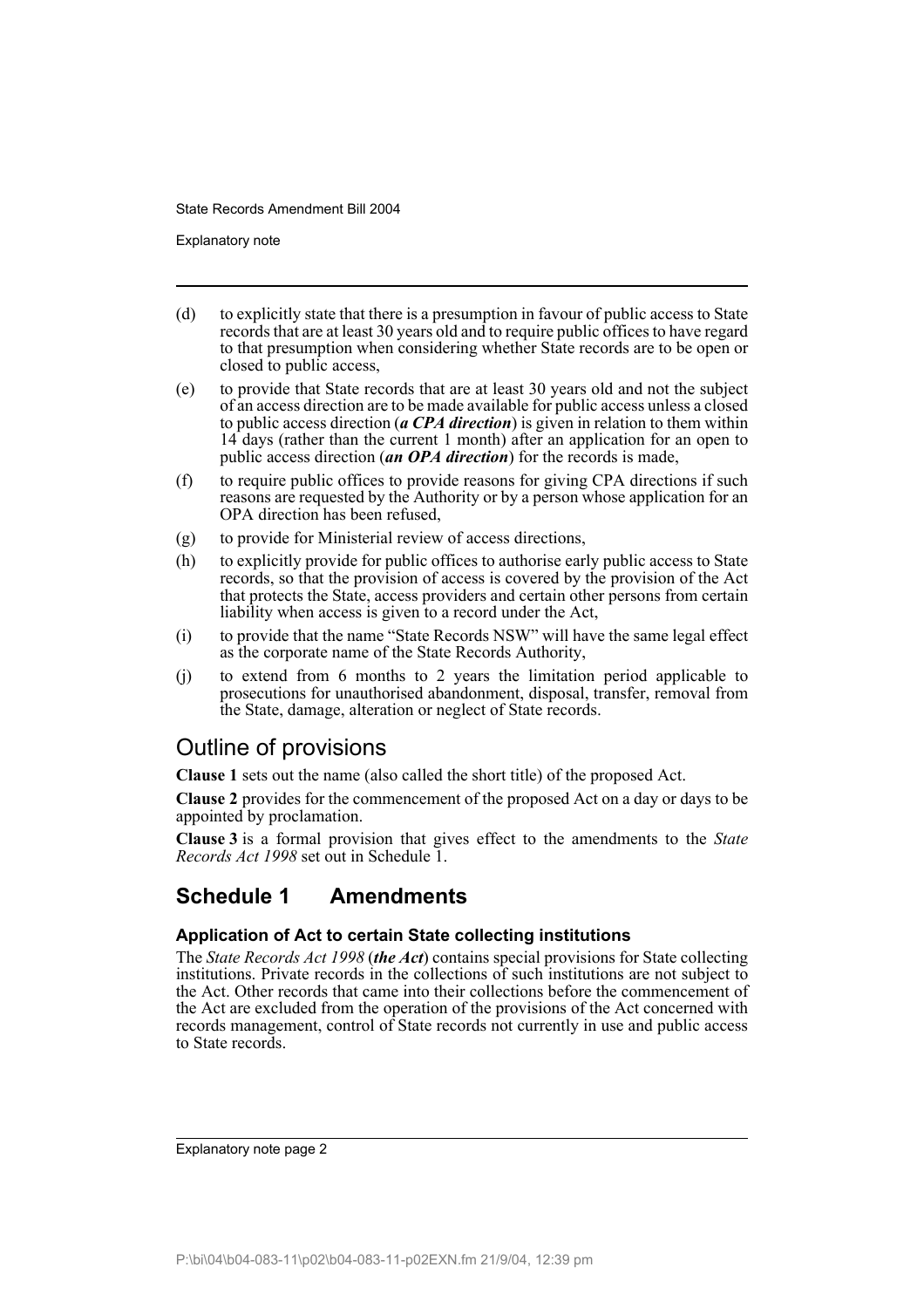Explanatory note

**Schedule 1 [2] and [3]** provide that the exclusion for records that came into their collection before the commencement of the Act does not apply to bodies that become State collecting institutions by being added by regulation to the definition of that term.

#### **Power of Authority to provide certain services outside New South Wales**

Section 19 (1) of the Act gives the Authority the power to provide services in all areas of records management. The services can be provided on a commercial basis.

**Schedule 1 [4]** removes any doubt that those services can also be provided outside this State.

#### **Guidelines for normal administrative practice**

Section 21 (2) of the Act provides that a person does not commit an offence of unauthorised abandonment, disposal, transfer, removal from the State, damage, alteration or neglect of a State record by doing anything in accordance with "normal administrative practice in a public office" within the meaning of section 22. Section 22 describes what is considered to be done in accordance with normal administrative practice and refers to Schedule 1 to the Act, which contains guidelines on some aspects of normal administrative practice. The guidelines do not limit what constitutes normal administrative practice.

**Schedule 1 [5]** provides for those guidelines to be prescribed by the regulations rather than be in Schedule 1 to the Act.

**Schedule 1 [21]** repeals the guidelines in Schedule 1 to the Act.

#### **Public access to State records after 30 years**

A State record is in the open access period if the record is at least 30 years old (see section 50 of the Act). Public offices are currently required to give access directions for all of the records for which they are responsible that are over 30 years old (see section 51 (1)). An access direction must be either a direction that records are open to public access (*an OPA direction*) or a direction that records are closed to public access (*a CPA direction*). If a State record is in the open access period and is not the subject of an access direction any person can apply to the public office responsible for the record for an OPA direction for the record and thus for access to it (see section 54).

**Schedule 1 [6]** adds to a note as a consequence of the proposed amendments to Part 6 of the Act.

**Schedule 1 [7]** expressly provides that there is a presumption that State records in the open access period should be open to public access.

**Schedule 1 [8]** requires a public office to have regard to the presumption that State records in the open access period should be open to public access when deciding what type of access direction to give.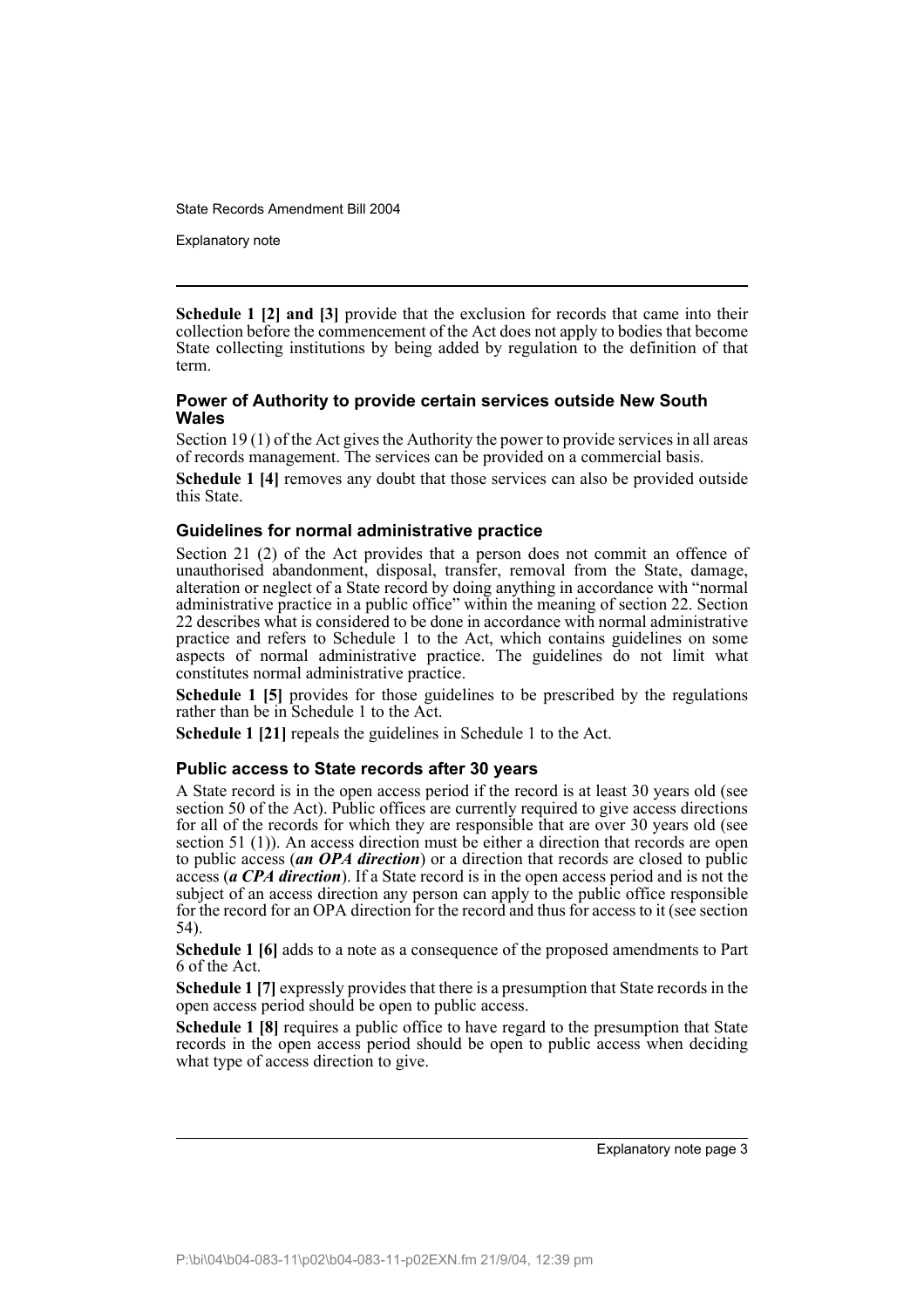Explanatory note

**Schedule 1 [9]** provides that State records that are at least 30 years old are to be made available for public access unless a CPA direction is given in relation to them within 14 days (rather than the current 1 month) after an application for an OPA direction for the records is made.

**Schedule 1 [12]** requires a public office that gives a CPA direction for a State record to give its reasons for giving the direction to the Authority on request or to any person who has had an application for an OPA direction refused and who requests those reasons.

**Schedule 1 [13]** provides for the Authority to request a review of an access direction by the Minister responsible for the public office that gave it.

**Schedule 1 [10] and [11]** make consequential amendments.

#### **Public office may give earlier public access**

**Schedule 1 [14]** provides for the public office responsible for a State record that is not in the open access period to authorise early public access to the record and to notify the Authority that it has authorised that early public access. The proposed amendment does not limit the power of a public office to give access to a State record independently of the Act (see section  $57(6)$ ). However, if access is given in accordance with the proposed amendment, the public office, its officers and certain other persons will be protected from liability to the extent provided by section 62 of the Act (subject to section 57 (4)).

**Schedule 1 [15]** requires a public office that authorises such access to first have regard to the principles established by section 52 of the Act.

#### **Use of name "State Records NSW"**

At present, section 63 (3) of the Act provides that the State Records Authority of New South Wales may also be called State Records and the use of that name has the same effect for all purposes as the use of its corporate name.

**Schedule 1 [16]** provides for the State Records Authority to also be called State Records NSW.

#### **Limitation period on prosecutions for unauthorised disposal etc of records**

Section 21 of the Act creates certain offences relating to the unauthorised abandonment, disposal, transfer, removal from the State, damage, alteration or neglect of a State record. As those offences are summary offences, there is a 6-month limitation period. That is, proceedings for an offence must be commenced no later than 6 months from the date the offence was alleged to have occurred (see section 179 of the *Criminal Procedure Act 1986*).

**Schedule 1 [20]** provides for a 2-year limitation period for offences under section 21 and retains the 6-month period for all other offences against the Act and for offences against the regulations.

Explanatory note page 4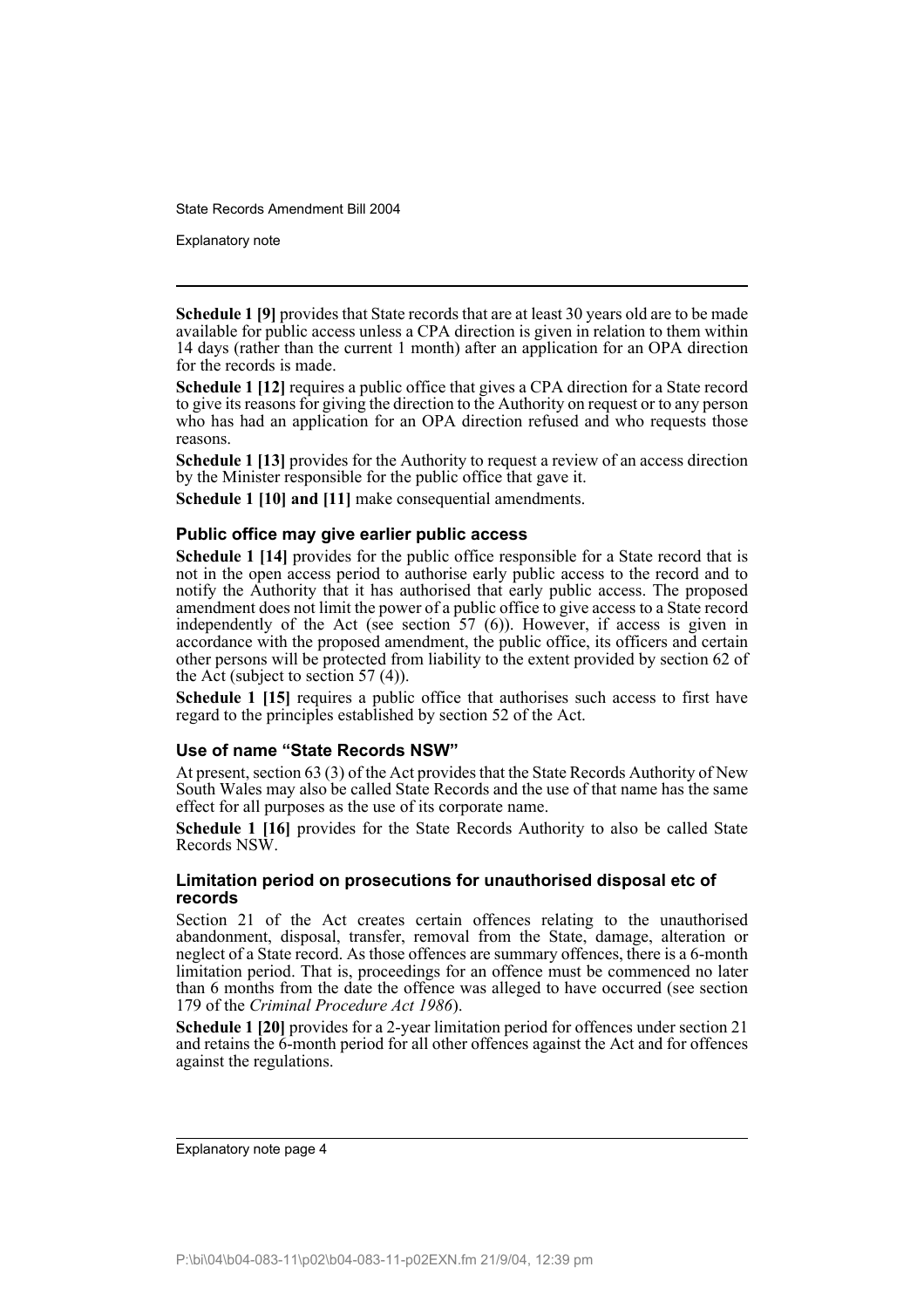Explanatory note

#### **Other amendments**

**Schedule 1 [1], [17] and [22]** update references to a repealed Act.

**Schedule 1 [18]** clarifies the meaning of a term.

**Schedule 1 [19]** omits unnecessary words.

**Schedule 1 [23] and [24]** provide for the making of savings and transitional regulations consequent on the making of the proposed amendments.

**Schedule 1 [25]** inserts savings and transitional provisions consequent on the making of the proposed amendments.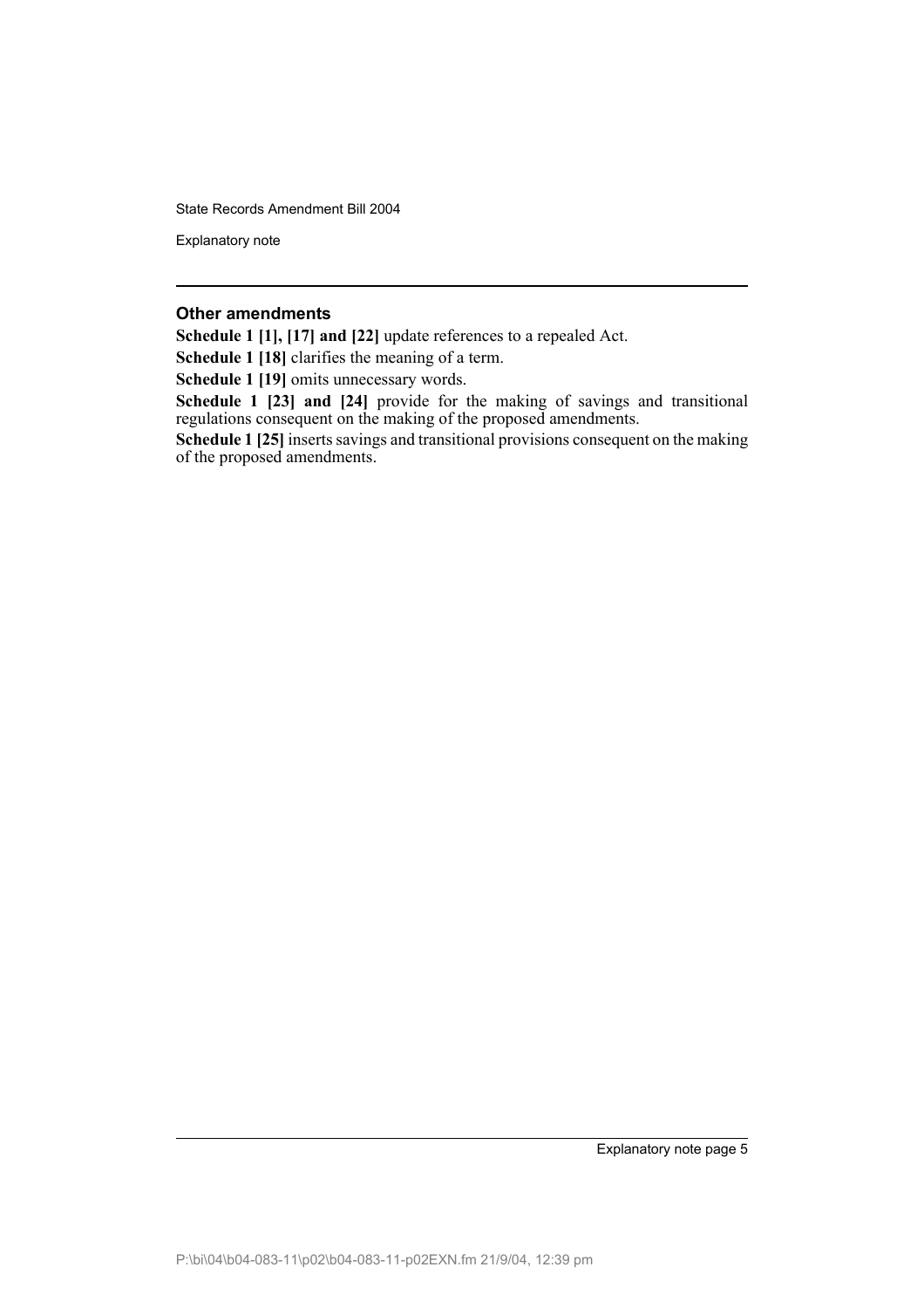Explanatory note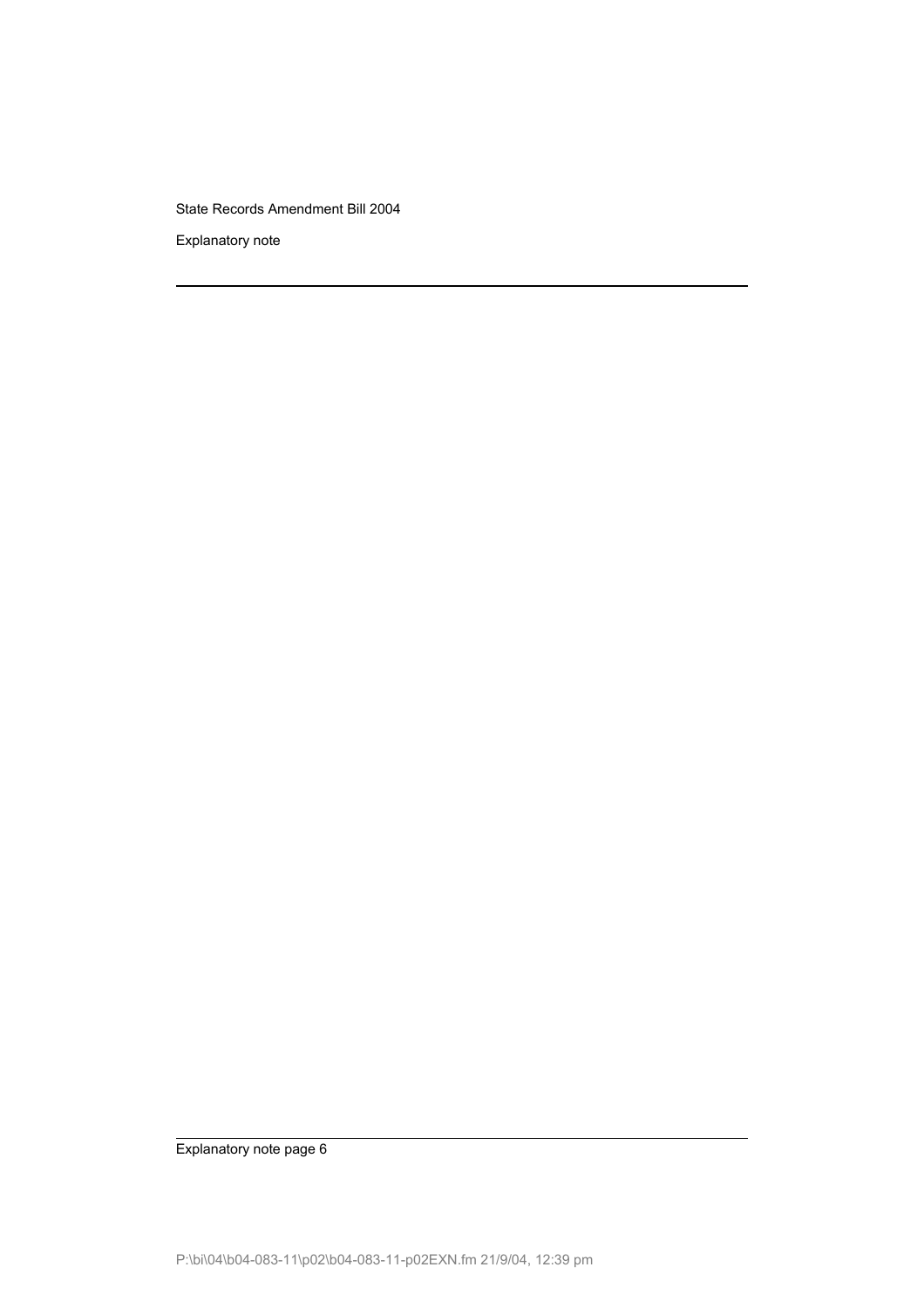First print



New South Wales

# **State Records Amendment Bill 2004**

# **Contents**

|           |                                             | Page |
|-----------|---------------------------------------------|------|
| $1 \quad$ | Name of Act                                 |      |
|           | 2 Commencement                              |      |
|           | 3 Amendment of State Records Act 1998 No 17 |      |
|           | Schedule 1 Amendments                       | З.   |

b04-083-11.p02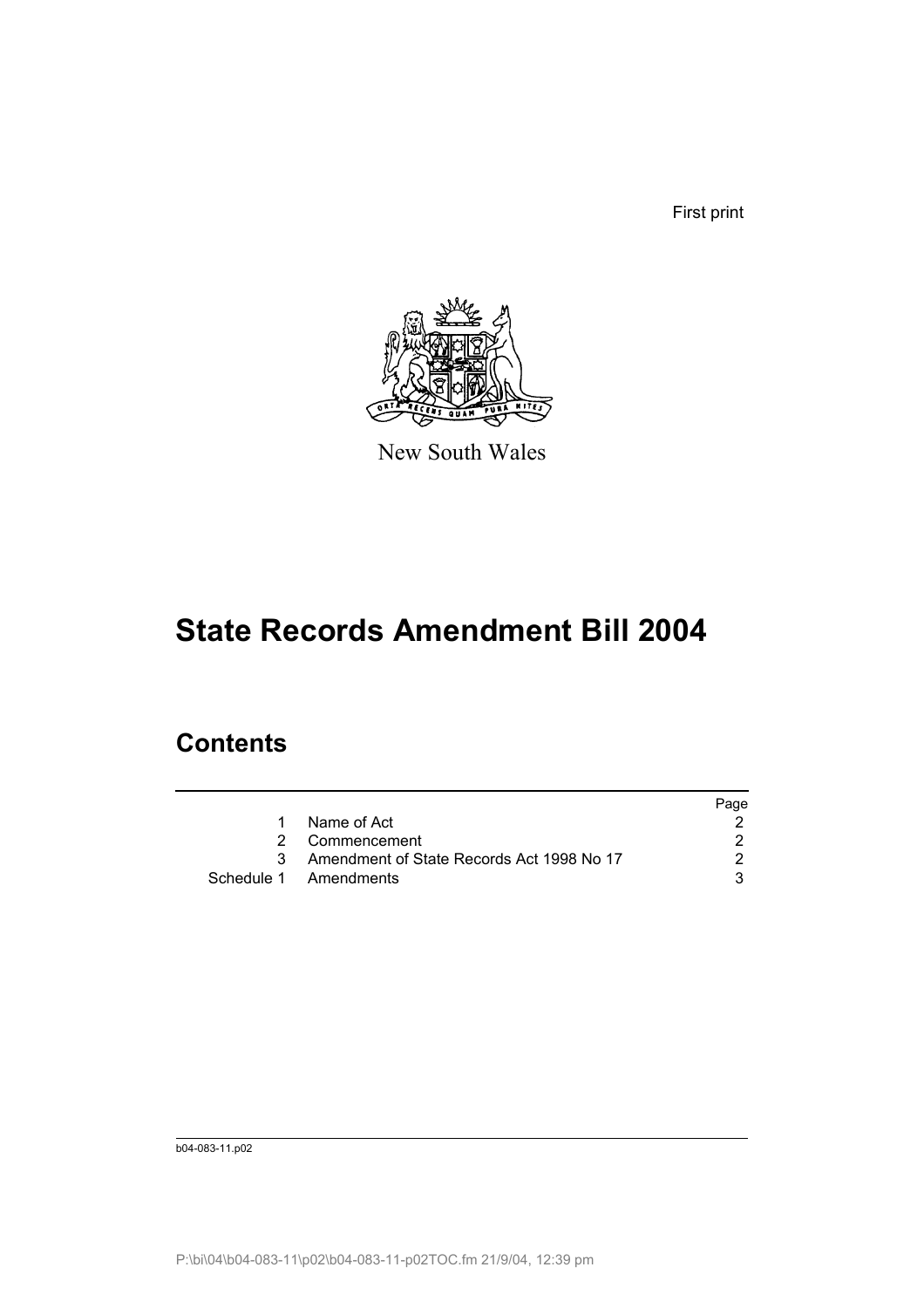**Contents** 

Page

Contents page 2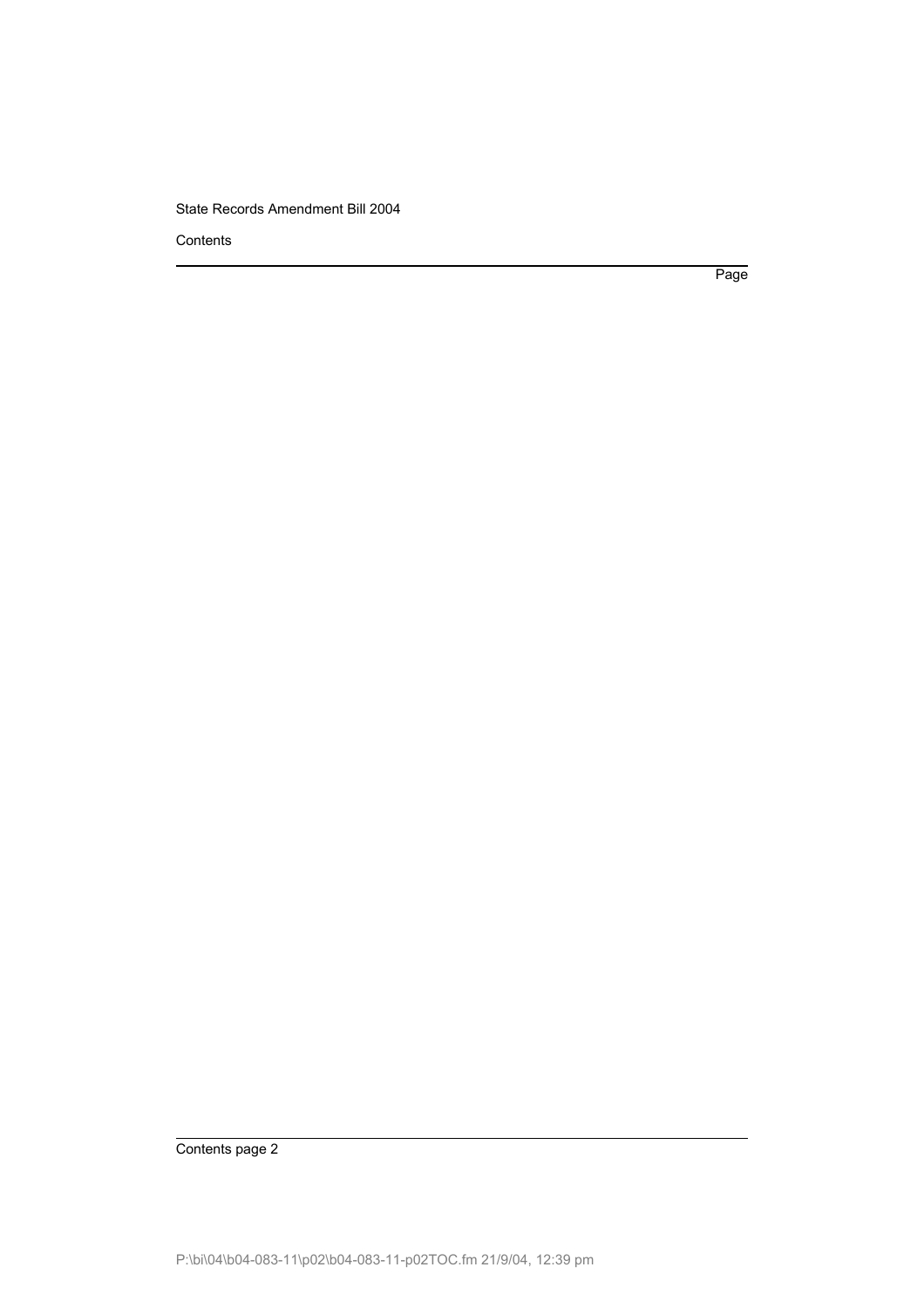

New South Wales

# **State Records Amendment Bill 2004**

No , 2004

### **A Bill for**

An Act to amend the *State Records Act 1998* to make further provision in relation to public access to State records, normal administrative practice, prosecutions and other matters; and for other purposes.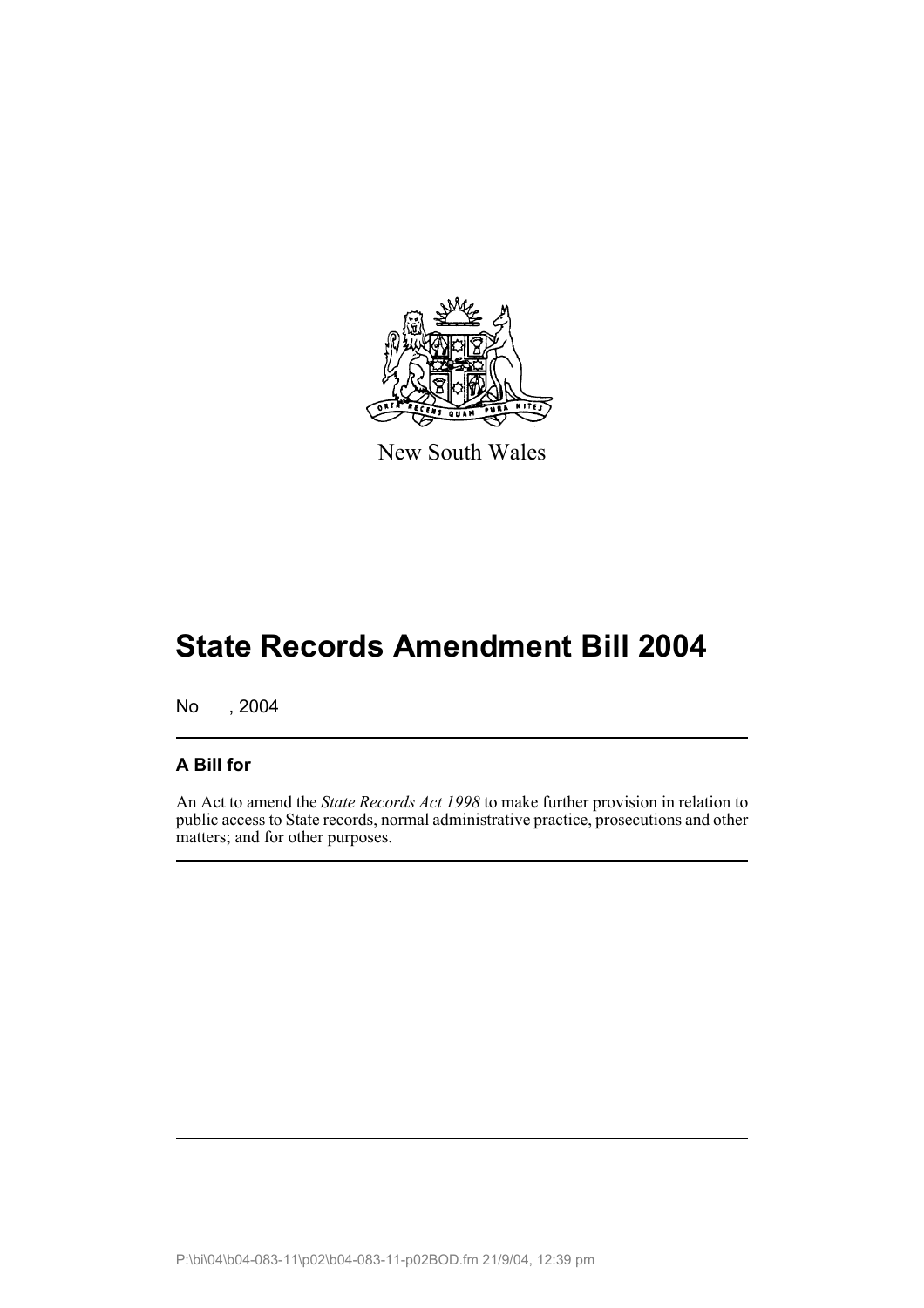<span id="page-9-2"></span><span id="page-9-1"></span><span id="page-9-0"></span>

| The Legislature of New South Wales enacts: |                                                                        |                |
|--------------------------------------------|------------------------------------------------------------------------|----------------|
|                                            | Name of Act                                                            | 2              |
|                                            | This Act is the <i>State Records Amendment Act 2004</i> .              | 3              |
|                                            | Commencement                                                           | $\overline{4}$ |
|                                            | This Act commences on a day or days to be appointed by proclamation.   | 5              |
| 3                                          | Amendment of State Records Act 1998 No 17                              | 6              |
|                                            | The <i>State Records Act 1998</i> is amended as set out in Schedule 1. | 7              |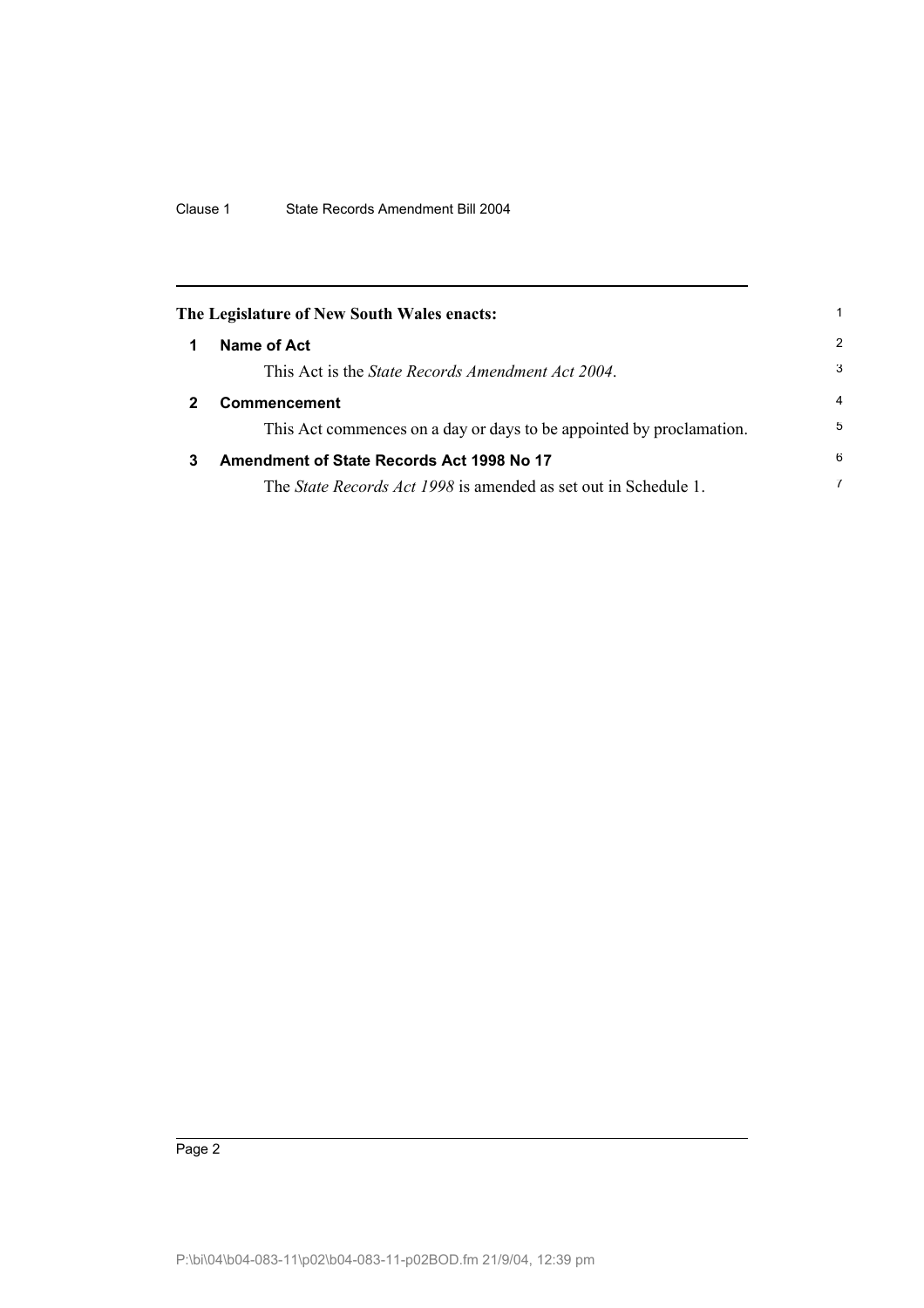Amendments Schedule 1

<span id="page-10-0"></span>

|     | <b>Schedule 1</b><br><b>Amendments</b>                                                                                                                                                                                                                                | $\mathbf{1}$         |
|-----|-----------------------------------------------------------------------------------------------------------------------------------------------------------------------------------------------------------------------------------------------------------------------|----------------------|
|     | (Section 3)                                                                                                                                                                                                                                                           | 2                    |
| [1] | Sections 3 (1), definition of "Director" and 68 and Schedule 2, clause<br>10(1)                                                                                                                                                                                       | 3<br>4               |
|     | Omit "Part 2 of the Public Sector Management Act 1988" wherever occurring.                                                                                                                                                                                            | 5                    |
|     | Insert instead "Chapter 2 of the Public Sector Employment and Management<br>Act 2002".                                                                                                                                                                                | 6<br>$\overline{7}$  |
| [2] | <b>Section 3 Definitions</b>                                                                                                                                                                                                                                          | 8                    |
|     | Insert "(a <i>prescribed State collecting institution</i> )" after "institution" in<br>paragraph $(i)$ of the definition of <b>State collecting institution</b> in section 3 (1).                                                                                     | 9<br>10              |
| [3] | Section 5 Application of Act to State collecting institutions                                                                                                                                                                                                         | 11                   |
|     | Insert "(other than a prescribed State collecting institution)" after "institution"<br>where firstly occurring in section $5(2)$ .                                                                                                                                    | 12<br>13             |
| [4] | Section 19 Records storage facilities and other services                                                                                                                                                                                                              | 14                   |
|     | Insert at the end of section 19 $(3)$ $(c)$ :                                                                                                                                                                                                                         | 15                   |
|     | , and                                                                                                                                                                                                                                                                 | 16                   |
|     | can be provided within and outside the State, including<br>(d)<br>outside Australia.                                                                                                                                                                                  | 17<br>18             |
| [5] | Section 22 Normal administrative practice                                                                                                                                                                                                                             | 19                   |
|     | Omit "Schedule 1 contains guidelines on some aspects of" from section 22(3).                                                                                                                                                                                          | 20                   |
|     | Insert instead "The regulations may prescribe guidelines on what constitutes".                                                                                                                                                                                        | 21                   |
| [6] | Section 50 Open access period for records                                                                                                                                                                                                                             | 22                   |
|     | Insert at the end of the note to the section:                                                                                                                                                                                                                         | 23                   |
|     | There is a presumption that a State record in the open access period<br>should be open to public access but the public office responsible for the<br>record can close the record to public access by giving a closed to public<br>access direction (a CPA direction). | 24<br>25<br>26<br>27 |
| [7] | Section 51 Access direction must be given for records in the open<br>access period                                                                                                                                                                                    | 28<br>29             |
|     | Insert after section 51 $(1)$ :                                                                                                                                                                                                                                       | 30                   |
|     | There is a presumption that State records in the open access<br>(1A)<br>period should be open to public access under this Act.                                                                                                                                        | 31<br>32             |

Page 3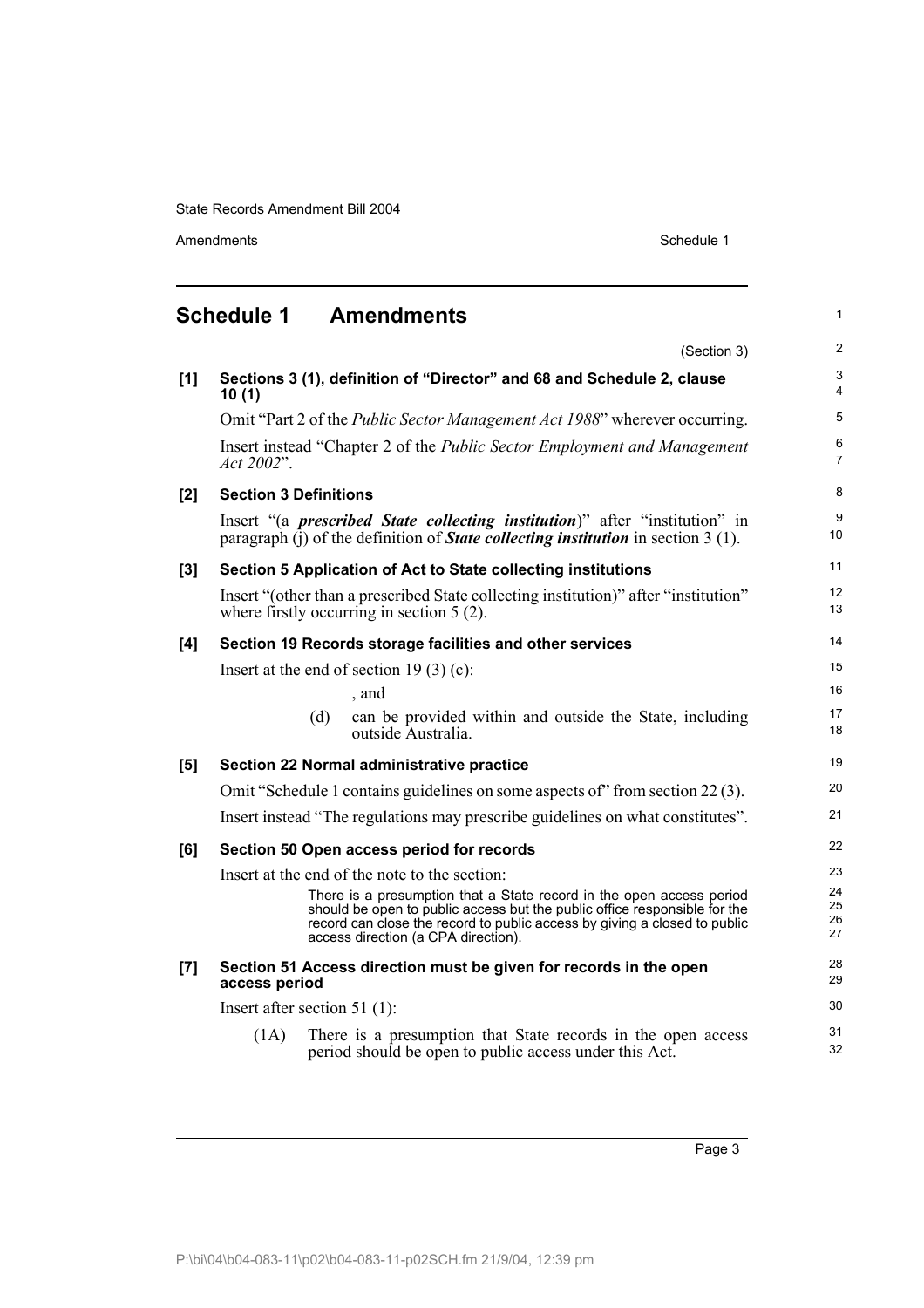Schedule 1 Amendments

| [8]    | Section 52 Deciding whether to open or close records to public access |                       |      |                                                                                                                                                                                                                                                                | $\mathbf{1}$                                |
|--------|-----------------------------------------------------------------------|-----------------------|------|----------------------------------------------------------------------------------------------------------------------------------------------------------------------------------------------------------------------------------------------------------------|---------------------------------------------|
|        | Insert before section $52$ (1):                                       |                       |      |                                                                                                                                                                                                                                                                | 2                                           |
|        |                                                                       | (1A)                  | Act. | When making an assessment as to whether records should be<br>open or closed to public access under this Act, a public office<br>must have regard to the presumption that State records in the<br>open access period should be open to public access under this | 3<br>4<br>$\sqrt{5}$<br>6<br>$\overline{7}$ |
| [9]    |                                                                       |                       |      | Section 54 Application to open records to public access                                                                                                                                                                                                        | 8                                           |
|        |                                                                       |                       |      | Omit "1 month" from section 54 (3). Insert instead "14 days".                                                                                                                                                                                                  | 9                                           |
| $[10]$ |                                                                       |                       |      | Section 55 Procedures for giving and revoking access directions                                                                                                                                                                                                | 10                                          |
|        |                                                                       |                       |      | Omit "or" from section 55 $(4)$ (a).                                                                                                                                                                                                                           | 11                                          |
| [11]   |                                                                       | Section 55 (4) (c)    |      |                                                                                                                                                                                                                                                                | 12                                          |
|        |                                                                       |                       |      | Insert after section 55 $(4)$ (b):                                                                                                                                                                                                                             | 13                                          |
|        |                                                                       |                       | (c)  | in compliance with a direction of the responsible Minister<br>under section 55A $(3)$ (b).                                                                                                                                                                     | 14<br>15                                    |
| $[12]$ |                                                                       | <b>Section 55 (6)</b> |      |                                                                                                                                                                                                                                                                | 16                                          |
|        |                                                                       |                       |      | Insert after section 55 $(5)$ :                                                                                                                                                                                                                                | 17                                          |
|        |                                                                       | (6)                   |      | A public office that gives a CPA direction for a State record must<br>give its reasons for giving the direction:                                                                                                                                               | 18<br>19                                    |
|        |                                                                       |                       | (a)  | to the Authority, if the Authority has requested that the<br>public office give those reasons, and                                                                                                                                                             | 20<br>21                                    |
|        |                                                                       |                       | (b)  | to any person who has had an application for an OPA<br>direction for the record under section 54 refused by the<br>giving of the CPA direction and who has requested that the<br>public office give those reasons.                                             | 22<br>23<br>24<br>25                        |
| $[13]$ | <b>Section 55A</b>                                                    |                       |      |                                                                                                                                                                                                                                                                | 26                                          |
|        | Insert after section 55:                                              |                       |      |                                                                                                                                                                                                                                                                |                                             |
|        | 55A<br>Review of access directions by responsible Minister            |                       |      |                                                                                                                                                                                                                                                                | 28                                          |
|        |                                                                       | (1)                   |      | The Authority may request the public office responsible for a<br>State record that is the subject of an access direction to have the<br>direction reviewed by the Minister responsible for the public<br>office (the responsible Minister).                    | 29<br>30<br>31<br>32                        |
|        |                                                                       | (2)                   |      | Such a review is to be finalised within 3 months after the request<br>is made by the Authority and may be carried out in consultation<br>with the Authority.                                                                                                   | 33<br>34<br>35                              |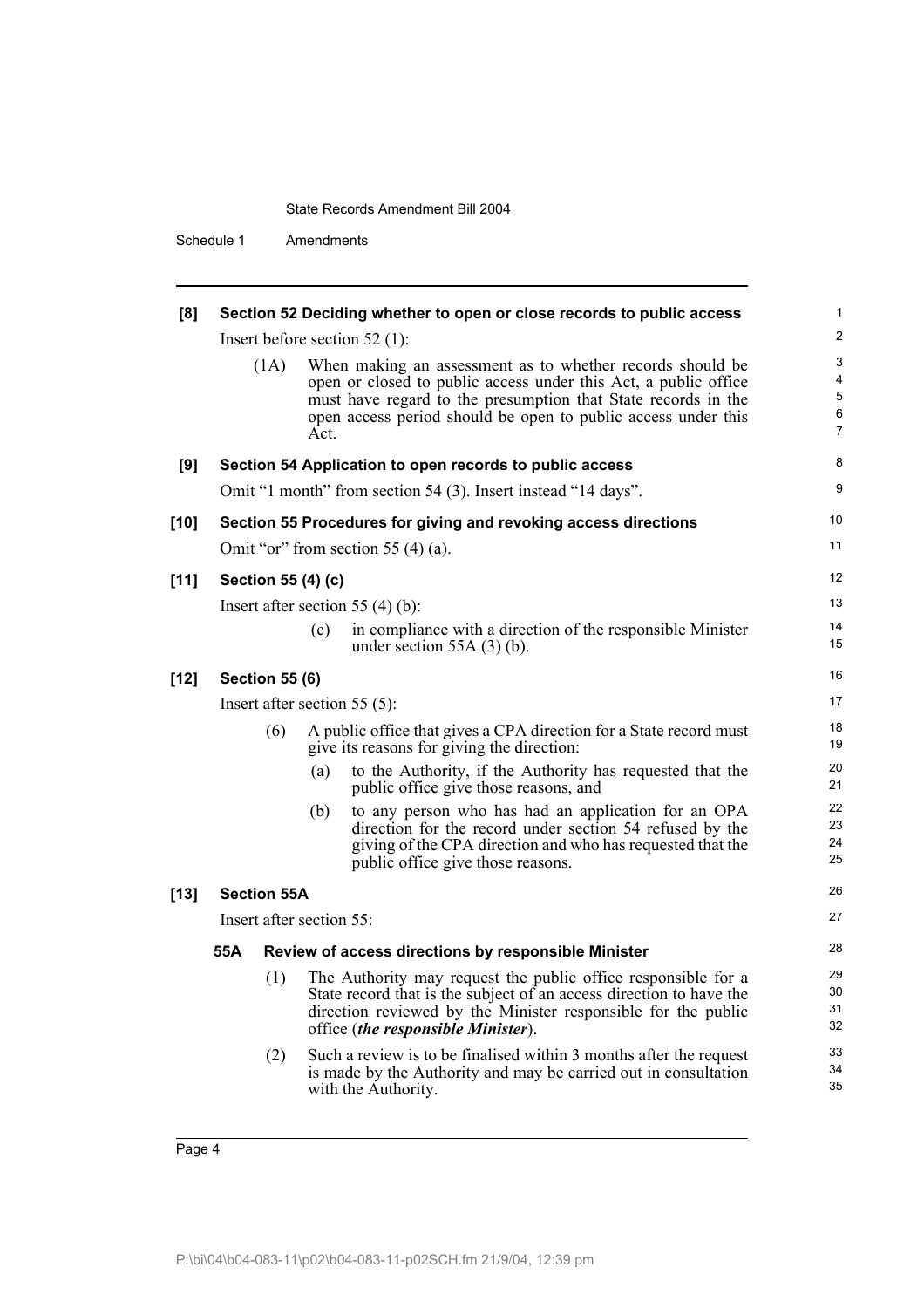Amendments Schedule 1

 $[15]$ 

|      | (3)                            | The responsible Minister finalises the review by:                                                                                                | 1                   |  |
|------|--------------------------------|--------------------------------------------------------------------------------------------------------------------------------------------------|---------------------|--|
|      |                                | confirming the access direction, or<br>(a)                                                                                                       | 2                   |  |
|      |                                | directing the public office to revoke the access direction<br>(b)                                                                                | 3                   |  |
|      |                                | and replace it with another access direction specified in the<br>direction.                                                                      | 4<br>5              |  |
|      |                                | Note. For example, the responsible Minister's direction could require                                                                            | 6                   |  |
|      |                                | that a CPA direction be replaced with an OPA direction, or with another<br>CPA direction of a different duration.                                | $\overline{7}$<br>8 |  |
|      | (4)                            | A public office must comply with a direction of the responsible                                                                                  | 9                   |  |
|      |                                | Minister within 14 days. An access direction given in compliance                                                                                 | 10<br>11            |  |
|      |                                | with such a direction cannot be revoked except with the<br>permission of the responsible Minister or the Authority.                              | 12                  |  |
|      |                                | Note. OPA directions remain in force until revoked. CPA directions                                                                               | 13                  |  |
|      |                                | remain in force for the period specified in the direction unless revoked or                                                                      | 14<br>15            |  |
|      |                                | renewed sooner. The prohibition on revocation in subsection (4) does<br>not prevent a CPA direction being renewed, or being given again after it | 16                  |  |
|      |                                | has lapsed.                                                                                                                                      | 17                  |  |
|      | (5)                            | If the review is not finalised within 3 months after the review was                                                                              | 18                  |  |
|      |                                | requested, or the responsible public office does not comply with                                                                                 | 19<br>20            |  |
|      |                                | a direction of the responsible Minister within 14 days after it is<br>given, the access direction under review is revoked (with the              | 21                  |  |
|      |                                | result that there is no access direction for the records concerned).                                                                             | 22                  |  |
|      |                                | An access direction of the same kind as the revoked access                                                                                       | 23                  |  |
|      |                                | direction cannot be given again for the records concerned without<br>the permission of the Authority.                                            | 24<br>25            |  |
|      |                                | Note. The 2 kinds of access direction are an OPA direction and a CPA                                                                             | 26                  |  |
|      |                                | direction.                                                                                                                                       | 27                  |  |
| [14] |                                | Section 57 Public office may authorise earlier public access                                                                                     | 28                  |  |
|      |                                | Omit "authorising the Authority to make the record available for public<br>access" from section 57 (1).                                          | 29<br>30            |  |
|      |                                | Insert instead "authorising early public access to the record under this Act and<br>notifying the Authority that it has authorised that access". | 31<br>32            |  |
| [15] | Section 57 (2A)                |                                                                                                                                                  | 33                  |  |
|      | Insert after section $57(2)$ : |                                                                                                                                                  |                     |  |
|      | (2A)                           | In assessing whether to authorise early public access to State                                                                                   | 35                  |  |
|      |                                | records under this Act, a public office is to apply the principles                                                                               | 36                  |  |
|      |                                | established by section 52 for an assessment under that section.                                                                                  | 37<br>38            |  |
|      |                                | The power conferred by subsection (1) is exercisable at the<br>absolute discretion of the public office concerned and this                       | 39                  |  |

subsection does not limit the exercise of that discretion.

Page 5

40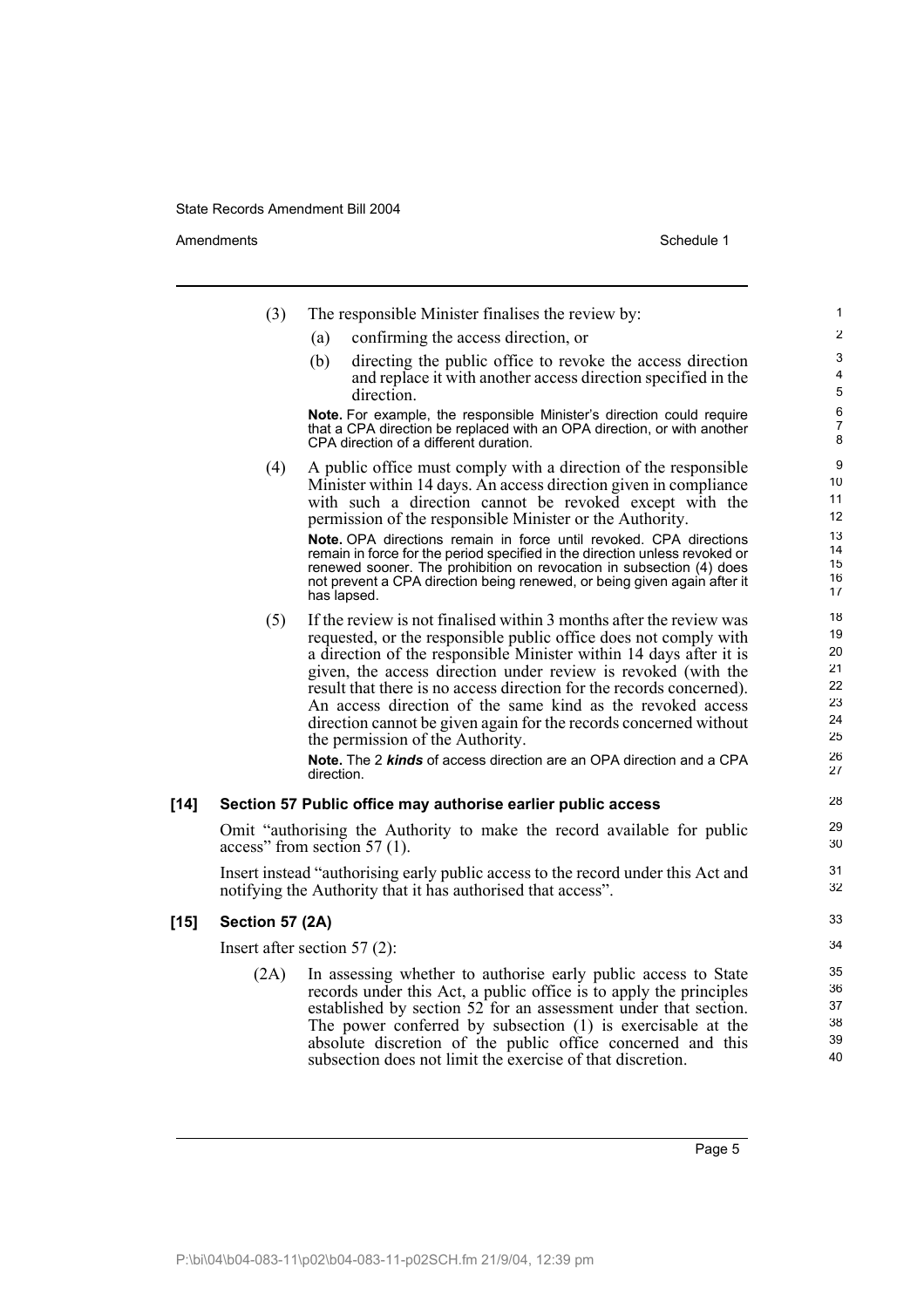Schedule 1 Amendments

| $[16]$ | Section 63 Establishment of the Authority                                                                                                                                                                                                                                                                          | $\mathbf{1}$               |  |  |  |
|--------|--------------------------------------------------------------------------------------------------------------------------------------------------------------------------------------------------------------------------------------------------------------------------------------------------------------------|----------------------------|--|--|--|
|        | Omit "and the use of that name" from section 63 (3).                                                                                                                                                                                                                                                               | $\overline{2}$             |  |  |  |
|        | Insert instead "or State Records NSW and the use of either of those names".                                                                                                                                                                                                                                        | 3                          |  |  |  |
| $[17]$ | <b>Section 69 Establishment of Board</b>                                                                                                                                                                                                                                                                           | $\overline{4}$             |  |  |  |
|        | Omit "Public Sector Management Act 1988" wherever occurring from section<br>$69(2)$ (b) and (4).                                                                                                                                                                                                                   | 5<br>6                     |  |  |  |
|        | Insert instead "Public Sector Employment and Management Act 2002".                                                                                                                                                                                                                                                 | $\overline{7}$             |  |  |  |
| $[18]$ | Section 69 (4) (b)                                                                                                                                                                                                                                                                                                 | 8                          |  |  |  |
|        | Insert "to which Part 6.4 of that Act applies" after "authorities".                                                                                                                                                                                                                                                | 9                          |  |  |  |
| $[19]$ | <b>Section 78 Proceedings for offences</b>                                                                                                                                                                                                                                                                         | 10                         |  |  |  |
|        | Omit "constituted by a Magistrate sitting alone".                                                                                                                                                                                                                                                                  |                            |  |  |  |
| $[20]$ | <b>Section 78 (2)</b>                                                                                                                                                                                                                                                                                              |                            |  |  |  |
|        | Insert at the end of section 78:                                                                                                                                                                                                                                                                                   |                            |  |  |  |
|        | Despite anything in the Criminal Procedure Act 1986,<br>(2)<br>proceedings for an offence against section 21 may be commenced<br>not later than 2 years from when the offence was alleged to have<br>been committed.                                                                                               | 14<br>15<br>16<br>17       |  |  |  |
|        | Note. Section 179 of the Criminal Procedure Act 1986 has the effect that<br>proceedings for an offence against a section of this Act other than<br>section 21, or for an offence against the regulations, may be commenced<br>not later than 6 months from when the offence was alleged to have been<br>committed. | 18<br>19<br>20<br>21<br>22 |  |  |  |
| $[21]$ | Schedule 1 Guidelines on some aspects of normal administrative<br>practice                                                                                                                                                                                                                                         | 23<br>24                   |  |  |  |
|        | Omit the Schedule.                                                                                                                                                                                                                                                                                                 | 25                         |  |  |  |
| $[22]$ | Schedule 2 Provisions relating to constitution and procedure of the<br><b>Board</b>                                                                                                                                                                                                                                | 26<br>27                   |  |  |  |
|        | Omit "Part 8 of the <i>Public Sector Management Act 1988</i> " from clause 5 (1)<br>$(d)$ .                                                                                                                                                                                                                        | 28<br>29                   |  |  |  |
|        | Insert instead "Chapter 5 of the Public Sector Employment and Management<br>Act 2002".                                                                                                                                                                                                                             | 30<br>31                   |  |  |  |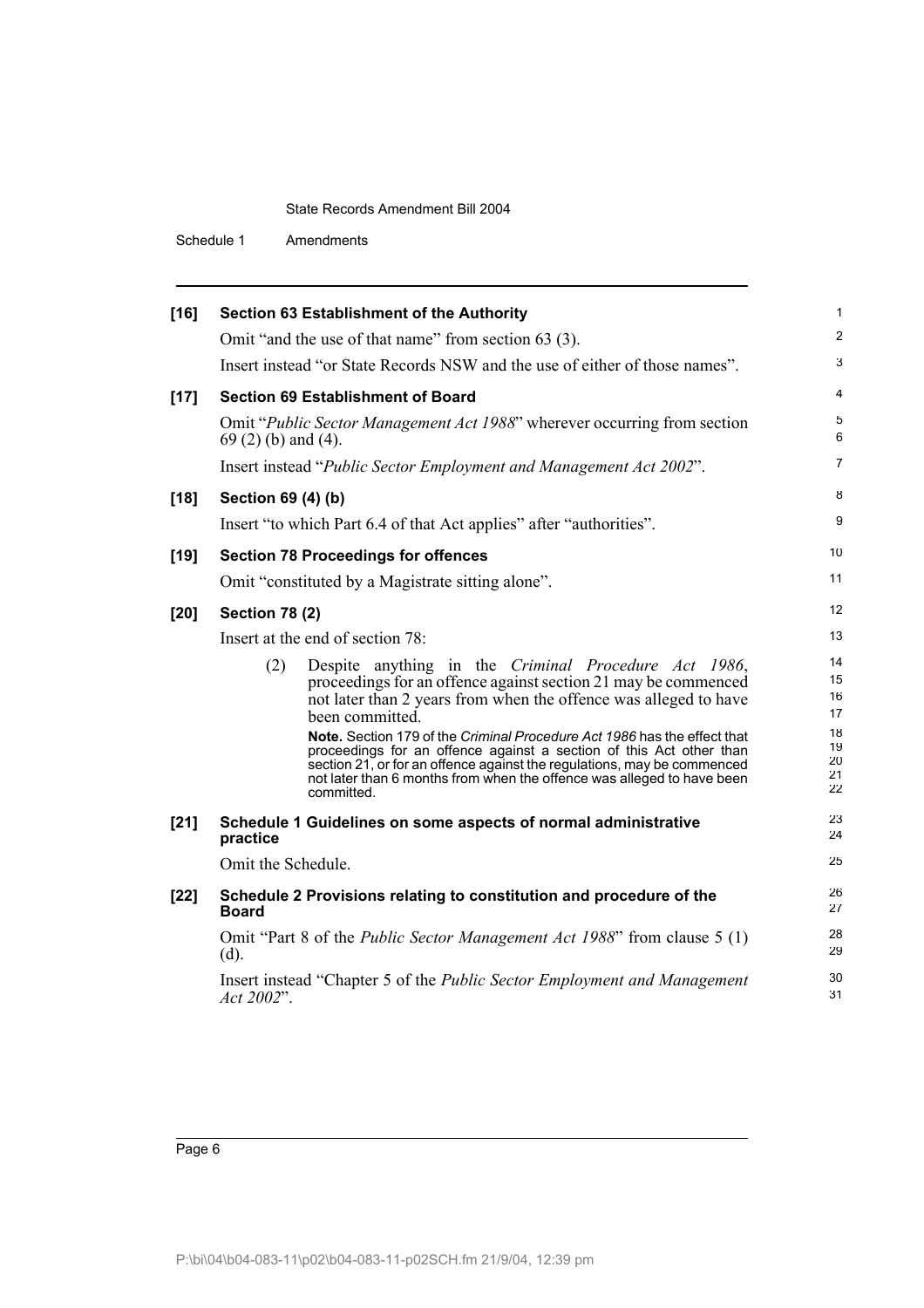Amendments Schedule 1

| $[23]$ | <b>Schedule 3 Savings and transitional provisions</b><br>Insert before clause 1: |                    |                                                                                                                                                                                              |                          |
|--------|----------------------------------------------------------------------------------|--------------------|----------------------------------------------------------------------------------------------------------------------------------------------------------------------------------------------|--------------------------|
|        | Part 1                                                                           |                    | <b>Savings and transitional regulations</b>                                                                                                                                                  |                          |
|        | 1Α                                                                               | <b>Regulations</b> |                                                                                                                                                                                              |                          |
|        |                                                                                  | (1)                | The regulations may contain provisions of a savings or<br>transitional nature consequent on the enactment of the following<br>$Acts$ :                                                       | 5<br>6<br>$\overline{7}$ |
|        |                                                                                  |                    | this Act                                                                                                                                                                                     | 8                        |
|        |                                                                                  |                    | State Records Amendment Act 2004                                                                                                                                                             | 9                        |
|        |                                                                                  | (2)                | Any such provision may, if the regulations so provide, take effect<br>from the date of assent to the Act concerned or a later date.                                                          | 10<br>11                 |
|        |                                                                                  | (3)                | To the extent to which any such provision takes effect from a date<br>that is earlier than the date of its publication in the Gazette, the<br>provision does not operate so as:              | 12<br>13<br>14           |
|        |                                                                                  |                    | to affect, in a manner prejudicial to any person (other than<br>(a)<br>the State or an authority of the State), the rights of that<br>person existing before the date of its publication, or | 15<br>16<br>17           |
|        |                                                                                  |                    | to impose liabilities on any person (other than the State or<br>(b)<br>an authority of the State) in respect of anything done or<br>omitted to be done before the date of its publication.   | 18<br>19<br>20           |
|        | Part 2                                                                           |                    | Provisions consequent on enactment of<br>this Act                                                                                                                                            | 21<br>22                 |
| $[24]$ |                                                                                  |                    | Schedule 3, clause 10                                                                                                                                                                        | 23                       |
|        |                                                                                  | Omit the clause.   |                                                                                                                                                                                              | 24                       |
| $[25]$ |                                                                                  |                    | Schedule 3, Part 3                                                                                                                                                                           | 25                       |
|        |                                                                                  |                    | Insert in appropriate order:                                                                                                                                                                 | 26                       |
|        | Part 3                                                                           |                    | Provisions consequent on enactment of<br><b>State Records Amendment Act 2004</b>                                                                                                             | 27<br>28                 |
|        | 11                                                                               |                    | <b>Meaning of "amending Act"</b>                                                                                                                                                             | 29                       |
|        |                                                                                  |                    | In this Part, <i>amending Act</i> means the <i>State Records Amendment</i><br>Act $2004$ .                                                                                                   | 30<br>31                 |

Page 7